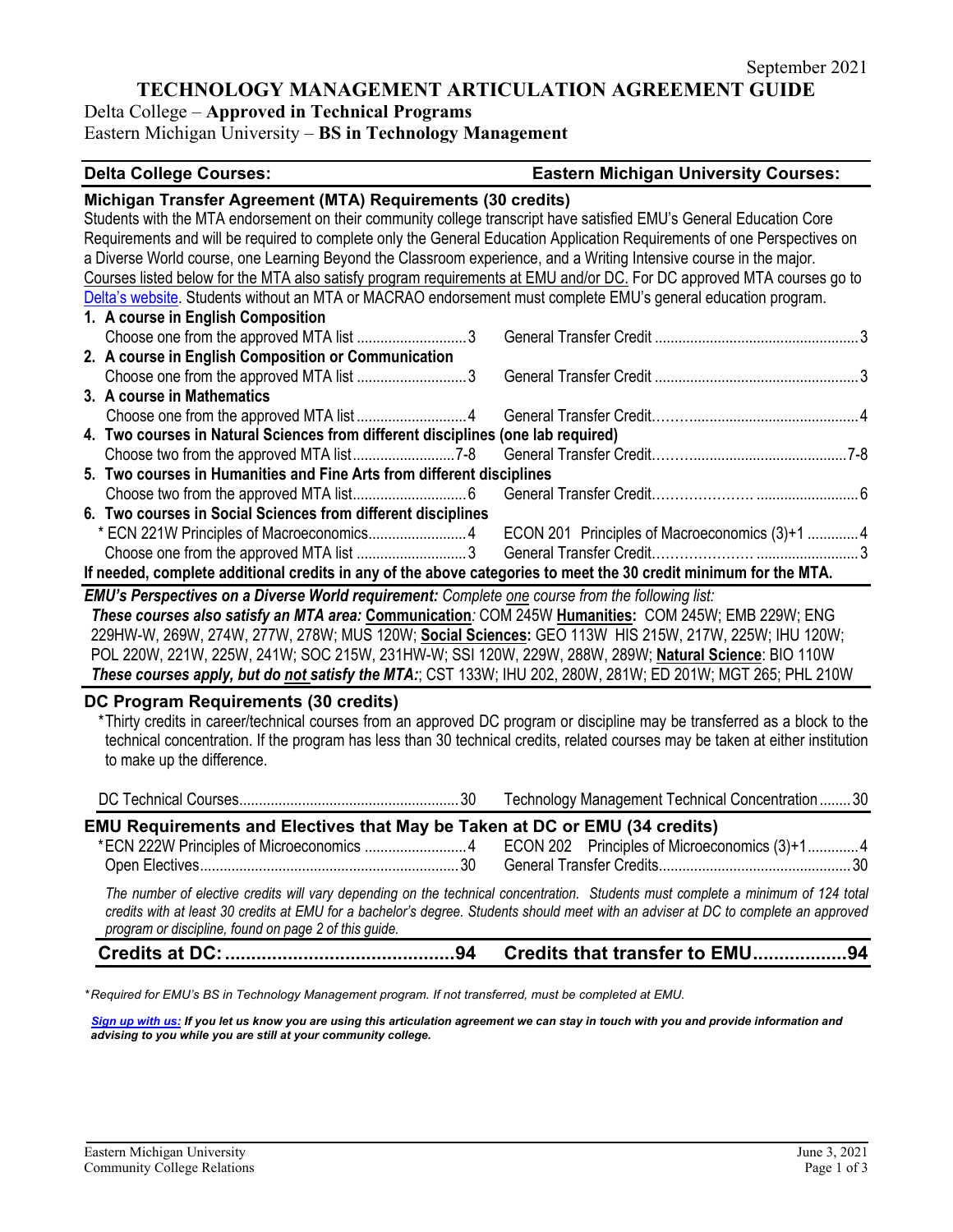## **TECHNOLOGY MANAGEMENT ARTICULATION AGREEMENT GUIDE**

**DC Approved Programs**

Architectural Technology

Business Management Chemical Technology

Chemical Process Technology Construction Management Criminal Justice (all) **Cybersecurity** Dental Assisting Dental Hygiene **Electrician** Electronic Media

Environmental Technology Fire Science Technology (all)

Journalism & Integrated Media Legal Support Professional Licensed Practical Nurse to RN

Heavy Duty Diesel Service Technology HVAC/R – Service Technology

Management – General Management Management – Marketing Management Office Professions – Office Management Manufacturing & Industrial Technology Mechanical Engineering Technology

Management – Entrepreneurship – Small Business Mgmt

Medical Office Professions - Medical Administrative Assistant

Business and Information Technology

**Accounting** 

Automotive

IT Support

**Mechatronics** 

Nursing (ADN)

**Programming Radiography** 

**Coordinator** 

Network Administration

Physical Therapist Assistant

Water Environmental Technology Wind Turbine Technologies

Residential Construction Respiratory Care Sonography Surgical Technology

Delta College – **Approved in Technical Programs** Eastern Michigan University – **BS in Technology Management**

### **Completion of EMU's BS in Technology Management**

# **Major Requirements (30 credits)**

| <b>Core Courses (18 credits)</b>                           |  |  |  |  |  |  |  |  |
|------------------------------------------------------------|--|--|--|--|--|--|--|--|
| TM 130<br>Introduction to Technology Management3           |  |  |  |  |  |  |  |  |
| TM 212<br>Management of Technological Change3              |  |  |  |  |  |  |  |  |
| Information Technology Mgmt & Organizations 3<br>TM 311    |  |  |  |  |  |  |  |  |
| <sup>1</sup> TM 314W Managing for Process Improvement 3    |  |  |  |  |  |  |  |  |
| Technology Project Management3<br>TM 402                   |  |  |  |  |  |  |  |  |
| Senior Seminar in Technology Management 3<br>TM 415        |  |  |  |  |  |  |  |  |
| <b>Technology Mgmt Electives (12 credits)</b>              |  |  |  |  |  |  |  |  |
|                                                            |  |  |  |  |  |  |  |  |
| (At least 3 hours at the 300/400 level must be completed.) |  |  |  |  |  |  |  |  |
| <b>ACC 130</b><br>Accounting for Non-business majors (3)   |  |  |  |  |  |  |  |  |
| <b>ACC 240</b><br>Prin of Financial Accounting (3)         |  |  |  |  |  |  |  |  |
| ACC 241 Prin of Managerial Accounting (3)                  |  |  |  |  |  |  |  |  |
| <b>FIN 350</b><br>Principles of Finance (3)                |  |  |  |  |  |  |  |  |
| <b>FIN 358</b><br>Financial Statement Analysis (3)         |  |  |  |  |  |  |  |  |
| Legal Environment of Business (3)<br>LAW 293               |  |  |  |  |  |  |  |  |
| LAW 403<br>Employment Law (3)                              |  |  |  |  |  |  |  |  |
| LEGL 320 Cyber Law and Compliance (3)                      |  |  |  |  |  |  |  |  |
| MGMT 384 Human Resource Management (3)                     |  |  |  |  |  |  |  |  |
| MGMT 386 Organizational Behavior & Theory (3)              |  |  |  |  |  |  |  |  |
| MGMT 388 Intro to Entrepreneurship (3)                     |  |  |  |  |  |  |  |  |
| MGMT 480W Management Responsibility & Ethics (3)           |  |  |  |  |  |  |  |  |
| MKTG 360 Principles of Marketing (3)                       |  |  |  |  |  |  |  |  |
| MKTG 369 Advertising (3)                                   |  |  |  |  |  |  |  |  |
| MKTG 473 Marketing and Product Innovation (3)              |  |  |  |  |  |  |  |  |
| Quan Analysis of Sustainability Issues (3)<br>TM 306       |  |  |  |  |  |  |  |  |
| TM 308<br>Seminar in Technological Impacts (3)             |  |  |  |  |  |  |  |  |
| TM 377/378/379 Special Topics (1/2/3)                      |  |  |  |  |  |  |  |  |
| <sup>2</sup> TM 387L4 Cooperative Education (3)            |  |  |  |  |  |  |  |  |
| TM 420 Women and Technology (3)                            |  |  |  |  |  |  |  |  |
| TM 477/478/479 Special Topics (1/2/3)                      |  |  |  |  |  |  |  |  |
| TM 495<br>Technology, Values, and the Future (3)           |  |  |  |  |  |  |  |  |
| <b>LBC Requirement</b>                                     |  |  |  |  |  |  |  |  |

One Learning beyond the Classroom (LBC) course or noncredit experience must be completed at EMU. TM 387 Cooperative Education satisfies the LBC requirement. See the Program Coordinator for other options.

| Minimum Credits to Graduate:  124 |  |
|-----------------------------------|--|

Note: The Technology Management program is offered online.

*<sup>1</sup> Satisfies EMU's Writing Intensive in the major requirement*

*<sup>2</sup> Satisfies EMU's Learning Beyond the Classroom requirement*

*NOTE: If sufficient credits are not transferred, additional courses must be completed at EMU to satisfy the minimum of 124 credit hours required to graduate.*

Other programs with approval of the EMU Program